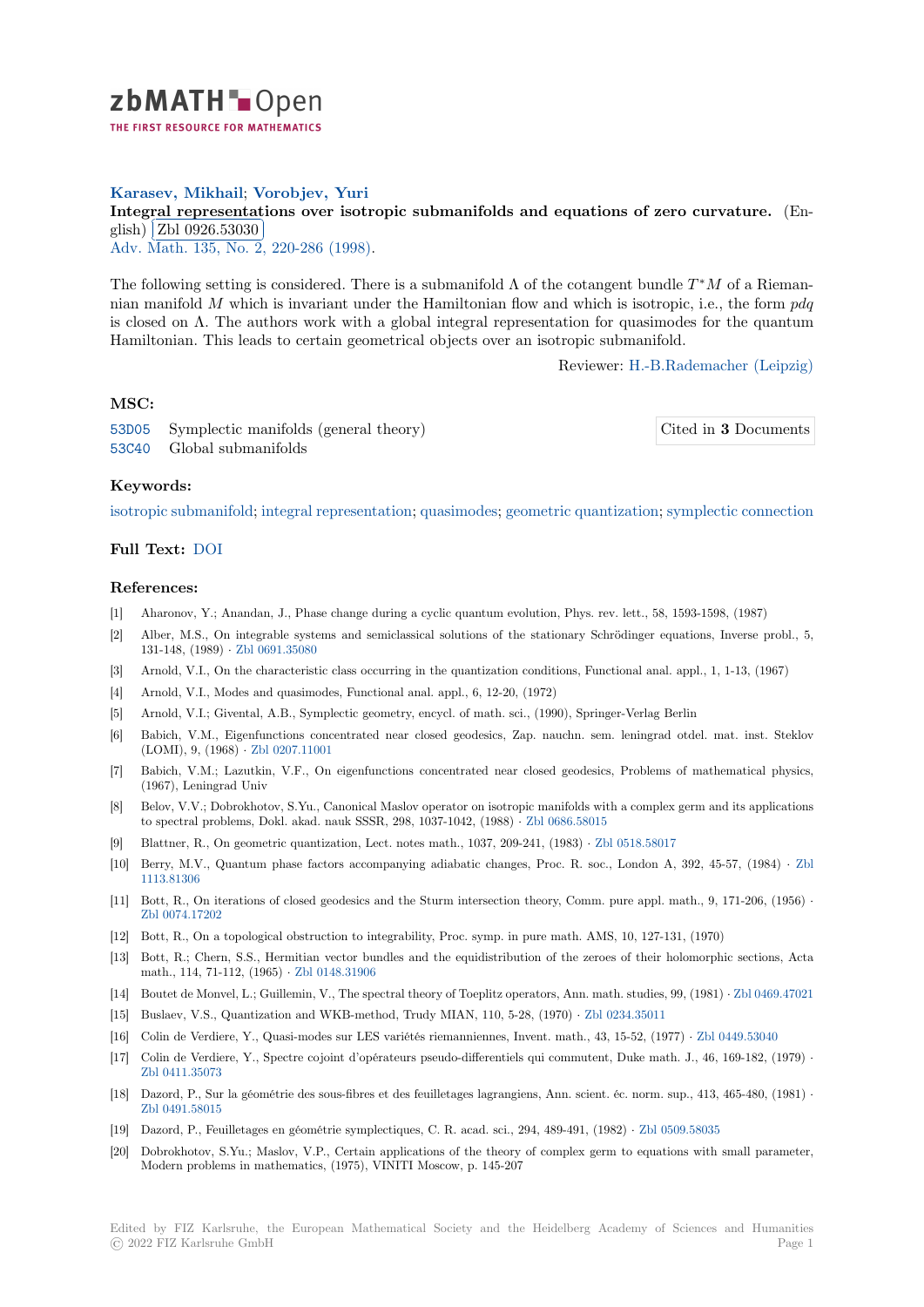- [21] Drinfeld, V.G., Hamiltonian structures on Lie groups, Lie bialgebras and geometrical interpretation of the Yang-Baxter equations, Dokl. akad. nauk SSSR, 268, 285-287, (1983)
- [22] Duistermaat, J.J.; Hörmander, L., Fourier integral operators, II, Acta math., 128, 183-296, (1972) *·* Zbl 0232.47055
- [23] C. Duval, J. Elhadad, M. J. Gotay, J. Sniatycki, G. M. Tuynman, Quantization and Bosonic BRST Theory, Math. Sci. Research Inst. MSRI 04024-20, Berkeley
- [24] Faddeev, L.D.; Takhtajan, L.A., Hamiltonian methods in the theory of solutions, (1987), Springer-Verlag Berlin *·* Zbl 1327.39013
- [25] Fomenko, A.T.; Fuks, D.B., Lecture on homotopic topology, (1989), Nauka Moscow *·* Zbl 0675.55001
- [26] Fröman, N.; Fröman, P.O., JWKB approximation. contributions to the theory, (1965), North-Holland Amsterdam
- [27] Godbillon, C., Géométrie différentielle et Mécanique analytique, (1969), Hermann Paris
- [28] [Guillemin,](https://zbmath.org/1327.39013) V., Symplectic spinor and partial differential equations, Colloques intern. C.N.R.S., N237, (1975), Geom. Sympl. \& Phys. Math
- [29] Guillemin, V.; Sternberg, S., Symplectic techniques in physics, (1984), Cambridge Univ. Press *·* Zbl 0576.58012
- [30] Guillemin, V.; Sternberg, S., Some problems in integral geometry and some related problems in microlocal analysis, Amer. J. math., 101, 915-955, (1979) *·* Zbl 0446.58019
- [31] Guillemin, V.; Weinstein, A., Eigenvalues associated with closed geodesics, Bull. amer. math. soc., 82, 92-94, (1976) *·* Zbl 0317.35071
- [32] Gutzwiller, M., Periodic orbits and classical quantization conditions, J. math. phys., 12, 343-358, (1971)
- [33] Hagedorn, G.A., Semi-classic[al quantum mec](https://zbmath.org/0446.58019)hanics, Ann. phys., 135, 58-70, (1981)
- [34] Helffer, B.; Sjöstrand, J., Résonances en limite semi-classique, Memories soc. math. fr., 114, 280, (1986) *·* Zbl 0631.35075
- [35] [Heller, E.J.](https://zbmath.org/0317.35071), Time dependent approach to semiclassical dynamics, J. chem. phys., 62, 1544-1555, (1975)
- [36] Hitchin, N.J., Flat connection and geometric quantization, Comm. math. phys., 131, 347-380, (1990) *·* Zbl 0718.53021
- [37] Hörmander, L., Fourier integral operators, I, Acta math., 127, 79-183, (1971) *·* Zbl 0212.46601
- [38] Karasev, M.V., The Maslov quantization conditions in higher cohomology and analogues of notions devel[oped in Lie the](https://zbmath.org/0631.35075)ory for canonical fibre bundles of symplectic manifolds, Deposited in VINITI, N1092, (1981), MIEM Moscow, p. 1093
- [39] Karasev, M.V., Flat Poisson manifolds and finite dimensional pseudogroups, Math. notes, 45, 53-65, (1989) *·* [Zbl 0686](https://zbmath.org/0718.53021).58043
- [40] Karasev, M.V., Connections over Lagrangian submanifolds and certain problems [of semi-classica](https://zbmath.org/0212.46601)l approximation, Zap. nauchn. sem. leningrad otdel. mat. inst. Steklov (LOMI), 172, 41-54, (1989) *·* Zbl 0741.58056
- [41] M. V. Karasev, To the Maslov Theory of Quasiclassical Asymptotics. Examples of New Global Quantizations Formula Applications, Inst. Theor. Phys. Kiev
- [42] Karasev, M.V., New global asymptotics and anomalies for the problem of quantization of the adiabatic invariant, Functional anal. appl., 24, 104-114, (1990) *·* Zbl 0715.58036
- [43] Karasev, M.V., Simple quantizations formula, Symplectic geom. and math. phys., Actes du colloque en l'honneur de J.-M. Souriau, (1991), Birkhäuser Boston, p. 234-244 *·* Zbl 0767.58017
- [44] Karasev, M.V., Quantization by parallel translation. global formula for semiclassical wave-functions, quantum field theory, quantum mechanics and quantu[m optics, Proc.](https://zbmath.org/0715.58036) 18th intern. coll. on group theor. methods in phys., (1991), Nova Sci Publ New York, p. 189-192
- [45] Karasev, M.V., Quantization and coherent state[s over Lagrangia](https://zbmath.org/0767.58017)n submanifolds, Russ. J. math. phys., 3:3, 393-400, (1995) *·* Zbl 0912.58016
- [46] Karasev, M.V.; Kozlov, M.B., Quantum and semiclassical representations over Lagrangian submanifolds in\textit{su}sosu, J. math. phys., 34, 4986-5006, (1993) *·* Zbl 0788.58025
- [47] Karasev, M.V.; Maslov, V.P., Asymptotic and geometric quantization, Russ. math. surveys, 39, 133-205, (1984) *·* Zbl [0588.58031](https://zbmath.org/0912.58016)
- [48] Karasev, M.V.; Maslov, V.P., Nonlinear Poisson brackets. geometry and quantization, (1991), Nauka Moscow *·* Zbl 0731.58002
- [49] Karasev, M.V.; Vorobjev, Yu.M., I[ntegral represen](https://zbmath.org/0788.58025)tation of wave functions generated by connection in a germ of Poisson structure, quantum field theory, quantum mechanics and quantum optics, Proc. 18th intern. coll. on group theor. method[s in](https://zbmath.org/0588.58031) [phys., \(1991](https://zbmath.org/0588.58031)), Nova Sci Publ New York, p. 193-195
- [50] M. V. Karasev, Yu. M. Vorobjev, Hermitian Bundles over Isotropic, Submanifolds and Correction to Kostant[-Souriau Quan](https://zbmath.org/0731.58002)tization Rule, Inst. Theor. Phys. Kiev
- [51] Karasev, M.V.; Vorobjev, Yu.M., Quasimodes generated by characters of dynamical group and deformation of the Kirillov form, Functional anal. appl., 26, (1992) *·* Zbl 0797.58030
- [52] Karasev, M.V.; Vorobjev, Yu.M., On analog of Maslov class in non-Lagrangian case, Problems in geometry, topology and mathematical physics, (1992), Voronezh Univ *·* Zbl 0805.57019
- [53] Karasev, M.V.; Vorobjev, Yu.M., Linear connections for Hamiltonian dynamics over isotropic submanifold, Seminar on dynamical systems/Euler intern. math. inst[., Saint |St. Pet](https://zbmath.org/0797.58030)ersburg, 1991, (1994), Birkhäuser Basel/Boston/Berlin, p. 235-252 *·* Zbl 0795.58017
- [54] M. V. Karasev, Yu. M. Vorobjev, Integral rep[resentations ov](https://zbmath.org/0805.57019)er Isotropic Submanifolds and Equations of Zero Curvature, Mosc. Inst. Electron. \& Math. *·* Zbl 0926.53030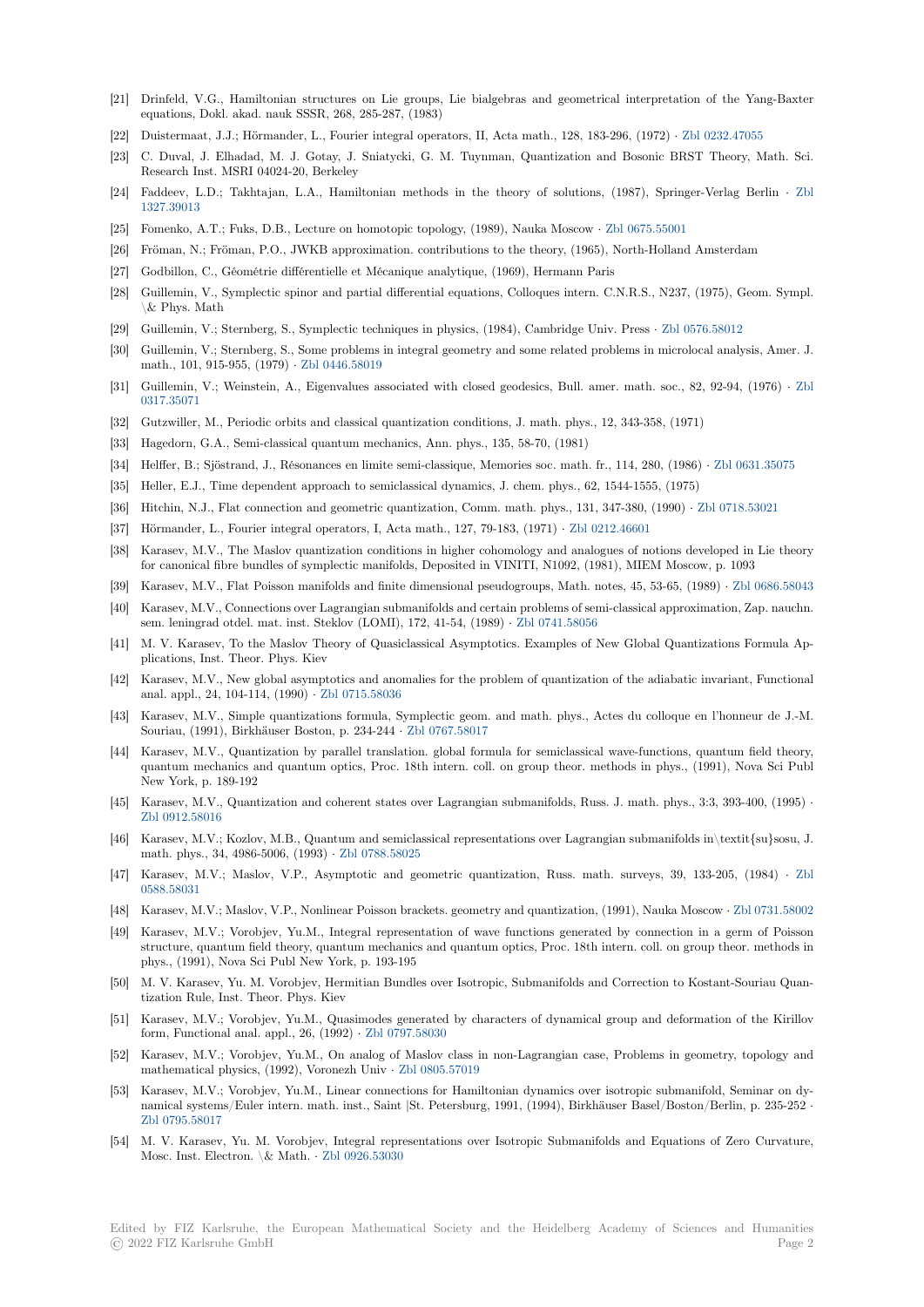- [55] Karasev, M.V.; Vorobjev, Yu.M., Symplectic curvature and the Arnold form over an isotropic submanifold, J. math. sci., 82, 3789-3799, (1996) *·* Zbl 0889.58034
- [56] Keller, J.B., Corrected Bohr-Sommerfeld quantum conditions for nonseparable systems, Ann. phys., 4:2, 180-188, (1958) *·* Zbl 0085.43103
- [57] Kirillov, A.A., Geometric quantization, Modern problems in mathematics, (1985), VINITI Moscow, p. 141-178 *·* Zbl 0780.58024
- [58] Klauder, J.R., Glob[al uniform semi](https://zbmath.org/0889.58034)classical approximation to wave equation, Phys. rev. lett., 56, 897-899, (1986)
- [59] Kostant, B., Quantization and unitary representation, Lect. notes in math., 170, 87-208, (1970)
- [60] [Kostant, B](https://zbmath.org/0085.43103).; Sternberg, S., Symplectic reduction, BRS cohomology and infinite dimensional Clifford algebr[as, Ann. phys.](https://zbmath.org/0780.58024) (N.Y.), 176, 49-113, (1987) *·* Zbl 0642.17003
- [61] Krakhnov, A.D., Eigenfunctions in a neighborhood of conditionally periodic geodesics, Methods of qualitative theory of differential equations. I, (1975), Gorkii, p. 75-87
- [62] Kuksin, S.B., Reducible equations in variations and perturbations of invariant tori of Hamilton systems, Math. notes, 45, 38-49, (1989) *·* Zbl 0684.580[13](https://zbmath.org/0642.17003)
- [63] Leray, J., Analyse lagrangienne et mécanique quantique; une structure mathématique apparentée aux développements asymptotiques e tá l'indice de Maslov, (1978)
- [64] Lichnerowicz, A., Feuilletages, géométrie riemannienne et géométrie symplectique, J. diff. geom., 26, 223-251, (1987)
- [65] Littlejohn, R.[G., Symplecticall](https://zbmath.org/0684.58013)y invariant WKB wave functions, Phys. rev. lett., 54, 1742-1745, (1985)
- [66] Lu, J.-H.; Weinstein, A., Poisson Lie groups, dressing transformations, and Bruhat decompositions, J. diff. geom., 31, 501-526, (1990) *·* Zbl 0673.58018
- [67] Marsden, J.E.; Ratiu, T.; Weinstein, A., Semidirect products and reduction in mechanics, Trans. amer. math. soc., 281, 147-177, (1984) *·* Zbl 0529.58011
- [68] Marsden, J.E.; Ratiu, T.; Raugel, G., Symplectic connections and the linearization of Hamiltonian systems, Proc. roy. soc. Edinbur[gh sect. A, 117,](https://zbmath.org/0673.58018) 329-380, (1991) *·* Zbl 0795.58018
- [69] Maslov, V.P., Perturbation theory and asymptotic methods, (1965), Moscow Univ. Press Moscow *·* Zbl 0653.35002
- [70] Maslov, V.P., Co[mplex WKB-me](https://zbmath.org/0529.58011)thod in nonlinear equations, (1977), Nauka Moscow *·* Zbl 0449.58001
- [71] MacDonald, S.W., Phase space eikonal [method for trea](https://zbmath.org/0795.58018)ting wave equations, Phys. rev. lett., 54, 1211-1214, (1985) *·* Zbl 1222.81177
- [72] Melin, A.; Sjöstrand, J., Fourier integral operators with complex-valued phase functions, Lect. n[otes math., 459,](https://zbmath.org/0653.35002) 121-223, (1975)
- [73] Mischenko, A.S.; Fomenko, A.T., Generalized Liouville method of integration for Hamiltonian system, Functional anal. a[ppl.,](https://zbmath.org/1222.81177) [12, 46-56, \(](https://zbmath.org/1222.81177)1978) *·* Zbl 0396.58003
- [74] Molzahn, F.H.; Osborn, T.A.; Fulling, S.A., Gauge invariant asymptotic expansion of Schrödinger propagators on manifolds, Ann. phys., 204, 64-112, (1990) *·* Zbl 0726.58052
- [75] Nekhoroshev, N.N., Action-angle variables and their generalizations, Trans. Moscow math. soc., 26, 180-198, (1972) *·* Zbl 0284.58009
- [76] Omori, H.; Maeda, Y.; Yoshioka, A., The Weyl manifolds, Adv. math., 85, 224-225, (1991)
- [77] Paul, T.; Uribe, A., A constructi[on of quasi-mod](https://zbmath.org/0726.58052)es using coherent states, Ann. inst. H. Poincaré, 59, 357-381, (1993) *·* Zbl 0808.35118
- [78] [Popov, M.M](https://zbmath.org/0284.58009)., A new method for calculating wave fields in high frequency approximation, Zap. nauchn. sem. leningrad otdel. mat. inst. Steklov (LOMI), 104, 195-216, (1981)
- [79] Ralston, J.V., On the construction of quasimodes associated with stable periodic orbits, Comm. math. phys., 51, 219-[242,](https://zbmath.org/0808.35118) [\(1976\)](https://zbmath.org/0808.35118) *·* Zbl 0333.35066
- [80] Segal, I.E., Quantization of nonlinear systems, J. math. phys., 1, 468-488, (1960) *·* Zbl 0099.22402
- [81] Semenov-Tian-Shansky, M.A., Poisson groups and dressing transformations, Zap. nauchn. sem. leningrad. otdel. mat. inst. Steklov (LOMI), 150, 119-141, (1986) *·* Zbl 0602.35108
- [82] Simon, [B., Holonomy, th](https://zbmath.org/0333.35066)e quantum adiabatic theorem and Berry's phase, Phys. rev. lett., 51, 2167-2170, (1983)
- [83] Sniatycki, J.; Weinstein, A., Reduction and quantization for singular momentum [mappings, Lett](https://zbmath.org/0099.22402). math. phys., 7, 155-161, (1983) *·* Zbl 0518.58020
- [84] Souriau, J.-M., Quantification géométri[que, Comm. ma](https://zbmath.org/0602.35108)th. phys., 1, 374-398, (1966) *·* Zbl 1148.81307
- [85] Sternin, B.Yu., On quantization conditions in the complex theory of the Maslov canonical operator. integral Fourier operators, Dokl. akad. nauk SSSR, 232, (1977) *·* Zbl 0376.35052
- [86] Taylor, [M., Fourier inte](https://zbmath.org/0518.58020)gral operators and harmonic analysis on compact manifolds, Proc. sympos. pure math., 35, 115-136, (1979)
- [87] Vorobjev, Yu.M., On quantization of isotropic tori in certain nonintegrable cases. proc. petrovski conf, Uspekhi mat. nauk, 45, 127, (1990)
- [88] Vorobjev, Yu.M., The Maslov complex germ generated by linear connection, Mat. notes, 48, 1191-1197, (1991) *·* Zbl 0723.58019
- [89] A. Voros, The WKB-Maslov method for nonseparable systems, C.N.R.S. Symposium: Symplectic geometry and Mathematical Physics, Aix-en-Provence, 1974